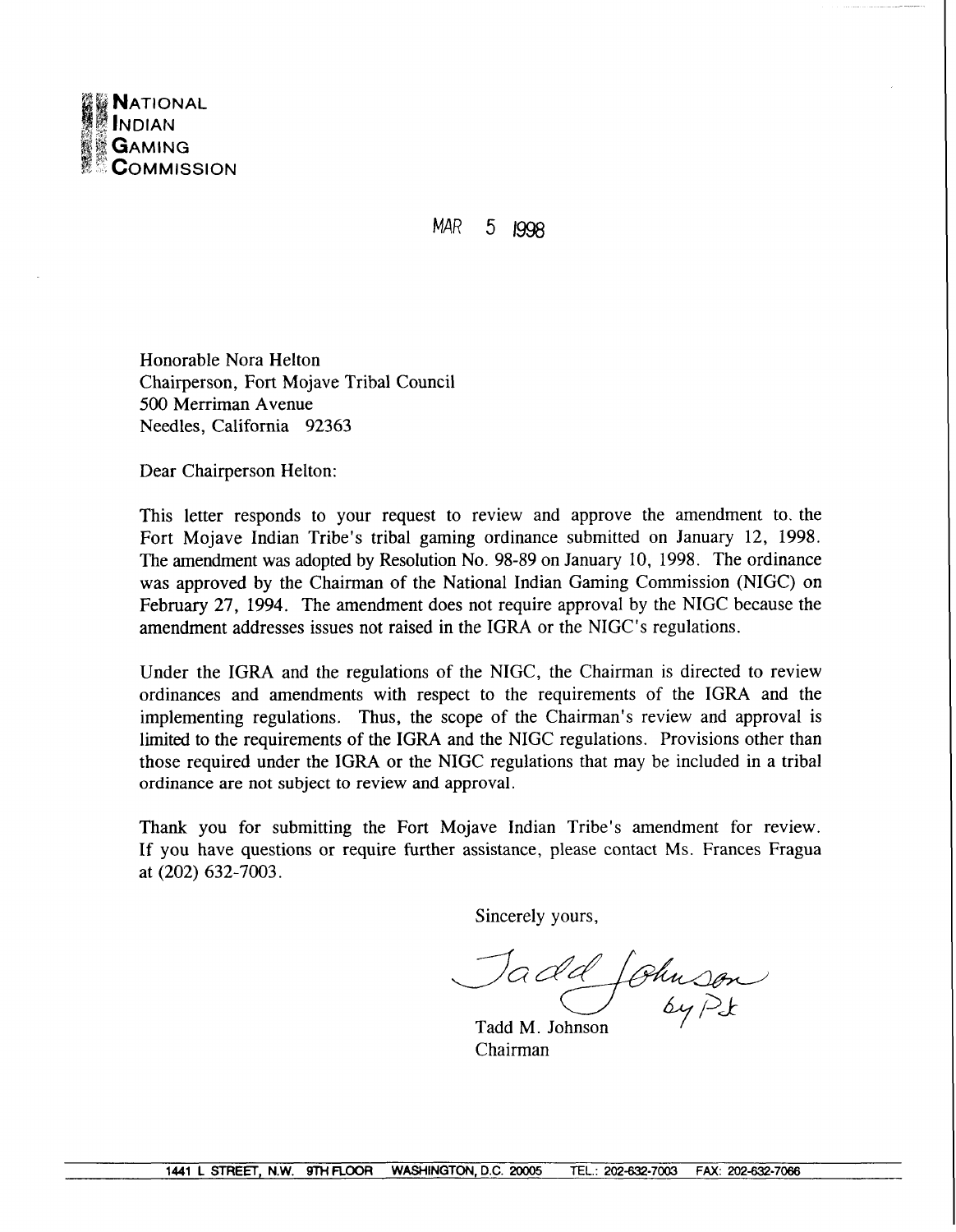Resolution No. 98-89

## $RESOLUTION$

 $JML2n +$ 

## FORT MOJAVE TRIBE OF THE FORT MOJAVE RESERVATION OF ARIZONA, CALIFORNIA AND NEVADA

- WHEREAS, the Fort Mojave Tribe of Indians ("Tribe") is organized pursuant to the Indian Reorganization Act of June 18, 1934 (48 Stat. 984; 25 U.S.C. **5** 476) and possesses attributes of sovereignty over both its members and its territory; and
- WHEREAS, in accordance with its Constitution and Bylaws, the Tribe is governed by its Tribal Council; and
- WHEREAS, the Tribal Council adopted the Fort Mojave Indian Tribe Gaming Ordinance (As Amended, 1994) ("Gaming Ordinance") on February 15, 1994, notice of approval of the Gaming<br>Ordinance by the Chairman of the National Indian Gaming Commission having been published in the Federal Register on March 3, 1994 at 59 FR 10185 in accordance with the Indian Gaming Regulatory Act; and
- WHEREAS, the Tribe and the State of Arizona entered into a Class I11 Gaming Compact ("Gaming Compact") on or about August 26, 1993, notice of approval of the Gaming Compact by the Secretary of the Interior having been published in the Federal Register on November 10, 1993 at 58 FR 59922 in accordance with the Indian Gaming Regulatory Act; and
- WHEREAS, Section 6 (a) (3) of the Gaming Compact provides that the Gaming Ordinance shall provide for the detention of persons who may be involved in illegal acts for the **purpose of notifying** appropriate **law** enforcement authorities; and
- WHEREAS, the Tribal Council hereby desires to amend the Gaming Ordinance to expressly provide therein for the detention of persons who may be involved in illegal acts in accordance with Section 6(a) (3) of the Gaming Compact.
- NOW, THEREFORE, BE IT RESOLVED, that the Fort Mojave Tribal Council does hereby amend the Fort Mojave Indian Tribe Gaming Ordinance (As Amended, 1994), adopted by the Tribal Council on February 15, 1994, to add a new paragraph E. to Section 33 to read as follows:

**"E.** Without limiting the foregoing provisions of this Section 33 or the other provisions of this Ordinance, officials of the Tribal Gaming Commission, security personnel of the Gaming Facility or any other appropriate persons